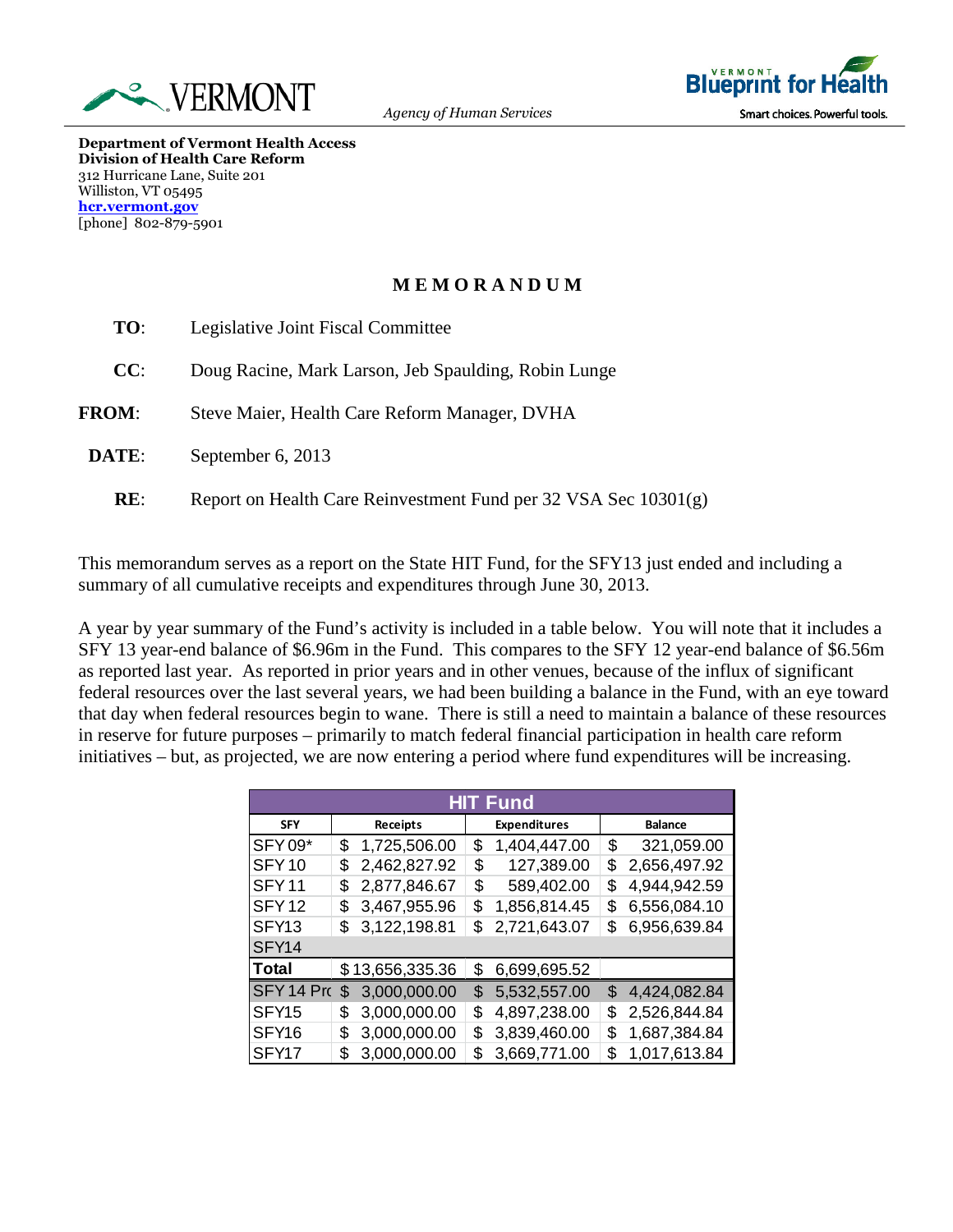Most significantly, the State's Cooperative Agreement Grant from the Office of the National Coordinator (ONC) is depleted and will be closed out in the next few months. The ONC grant derived from the ARRA/HITECH Act and was specifically applied to Health Information Exchange activities. That grant has been the primary source of State funding for Vermont Information Technology Leaders (VITL), through the grant agreement between DVHA and VITL. We have received approval for future federal financial participation for some HIT and related Health Information Exchange (HIE) expenses through a CMS "fair share" formula for HITECH expansion. However, the match for that funding stream is not so favorable and significantly more money is now required from the HIT Fund.

As a result of the approved funding match from CMS for their "fair share" contribution to HIE expenditure totaling \$1.88m (at 90/10 funding rate) for Federal fiscal year 2014, the Fund balance is now obligated to match that and to cover the balance of the VITL grant agreement, and other projected uses.

The graph below shows the distribution of the **cumulative** HIT/ HIE expenditures supported by the HIT Fund for the SFYs 2009 through 2013, with the corresponding total expenditures including the leveraged federal financial participation, for the following projects/ initiatives:

- **EHR Incentive Program –** The HITECH Act also introduced the Electronic Health Record (EHR) Incentive Program, which states can choose to participate in by establishing a state-specific Medicaid incentive program for the adoption and meaningful use of this technology. Eligible hospitals and professionals who satisfy the criteria for attestation can receive significant incentive payments. Vermont's program is supported by 90/10 funding from CMS with the HIT Fund covering the 10% match for program software and operations. The incentive payments themselves are 100% Federal funds but are drawn down and paid out by the State. This program will run through 2021. To date this program (http://hcr.vermont.gov/hit/ehrip) has paid out approximately \$27,500,000 to Vermont and New Hampshire hospitals and professional providers, all of whom are registered Medicaid providers in Vermont. When the total incentive payments are considered on a per capital basis, Vermont's program is the second most successful in the nation.
- **Vermont Information Technology Leaders (VITL)** -- Vermont statute (18 V.S.A. §9352) designates VITL (http://vitl.net), a private non-profit corporation, as the exclusive statewide Health Information Exchange for Vermont. VITL has received State funding supporting their work since 2005, some of which in recent years has paid for the development and operation of the IT necessary to stand up the Vermont Health Information Exchange (VHIE). VITL contracts directly with an HIE vendor (Medicity - http://www.medicity.com) to provide the necessary services. Because of VITL's legislative authority and partnership status with the State, their funding is in the form of a grant which is renewed on an annual basis. Current funding is through a mix of federal (ONC, SMHP/ IAPD, GC) and State (HIT Fund) funding.
- **Blueprint HIT Infrastructure** The Vermont Blueprint for Health has made HIT investments for several years to support the program's goals and requirements. The largest of these investments has been for the development and operation of a statewide clinical data registry. The current vendor for this registry is Covisint DocSite

(http://www.covisint.com/web/guest/healthcare/physicians/enterprise). This web based system supports individualized patient care with guideline based decision support. It also supports management of populations with flexible reporting that moves easily between groups of patients selected by specific criteria and their individual patient records. Flexible comparative effectiveness reporting is readily available across providers, practices, organizations, and health services areas.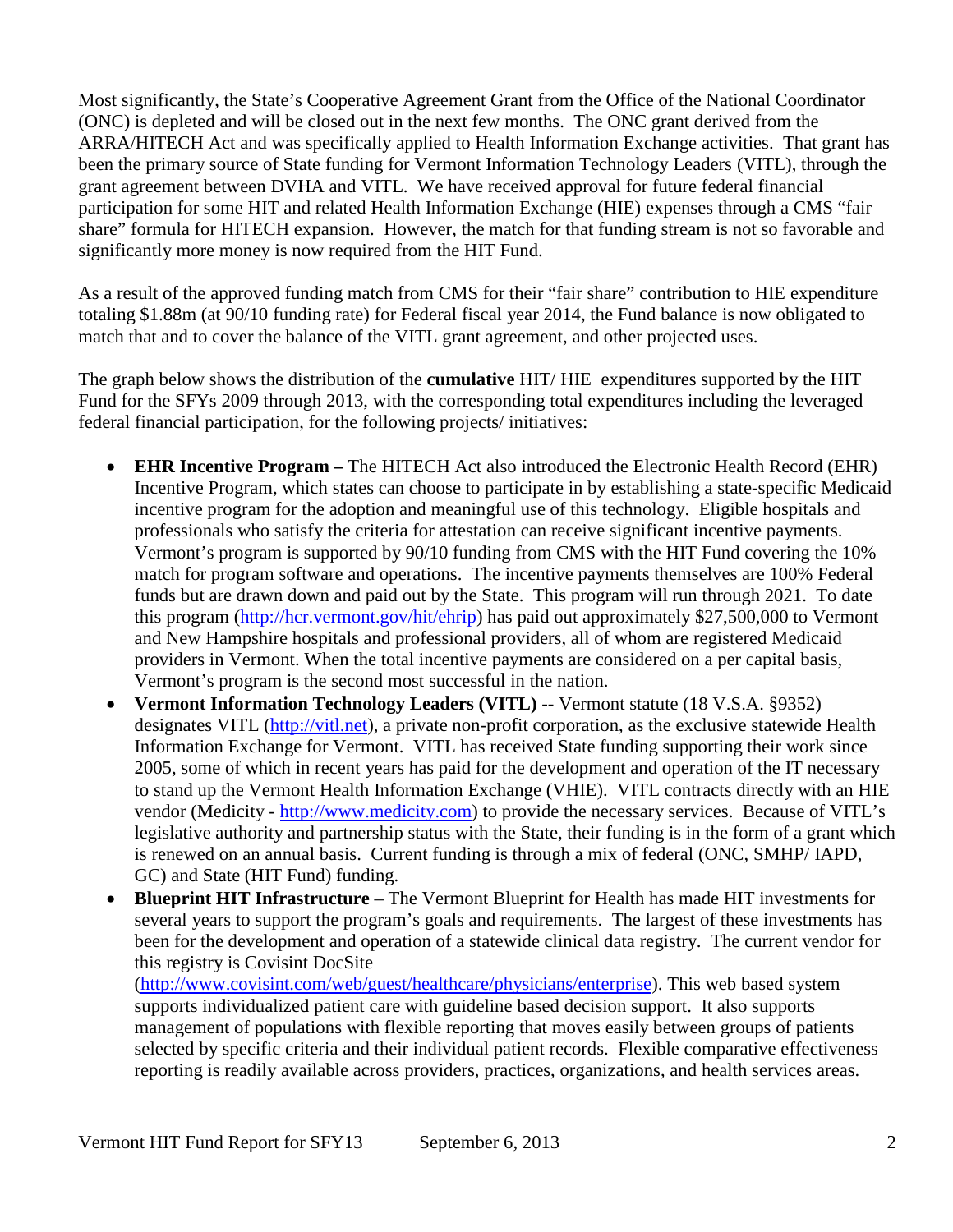The registry can also serve as an integrated health record across independent practices and organizations.

- **VITL Regional Extension Center (REC)** The ONC also offers grants to entities establishing themselves as Regional Extension Centers (RECs) to help providers and practices select, implement, and attest for an EHR incentive payment from either the federal Medicare incentive program or the state Medicaid incentive program. In Vermont the REC grant was awarded to VITL which has made for great alignment with the purposes of the Medicaid incentive program, with the practice enrollment efforts of the Blueprint program, and with expanding the HIE to connect more practices. The REC grant is 90/10 funding and the State used HIT Fund spending to provide the 10 percent match. This was done in the form of a grant from DVHA to VITL. This program has been very successful for VITL and has resulted in agreements between VITL and practices representing 870 primary care providers in the state to utilize VITL services in implementing and connecting their systems. More than 770 primary care providers in Vermont now use some form of EHR technology, second only to Massachusetts on a percentage basis. VITL's REC grant expires in February but the State will be supporting the continuation of this team of specialists through the VITL Grant Agreement.
- **HIT Planning and Support Grants** The State has provided a number of smaller grants for HIT planning and support services to:
	- o agencies representing the State's mental health, home health, and nursing home organizations
	- o Bi-State Primary Care Association, in support of HIT services to FQHCs and other health centers across the State
	- o Provider organization HIT support through small grants made available to each of the State's Health Service Areas (HSAs)



**Figure 1: Cumulative HIT Fund and Total Expenditures by HIT Initiative**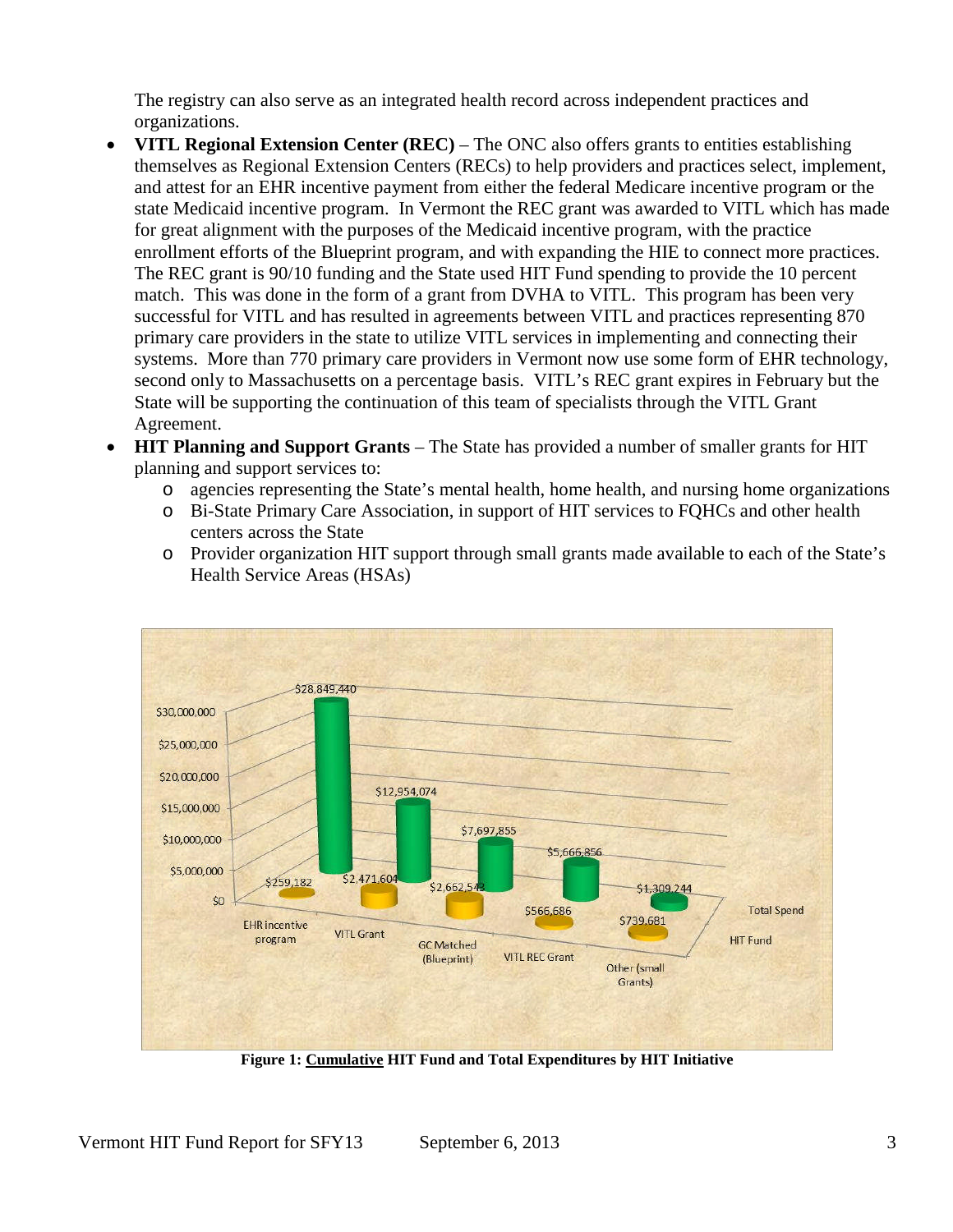In total, since 2009 we have expended \$6,699,696 from the HIT Fund to support total spending of \$56,477,469.



The following graph shows a similar distribution of HIT Fund and total expenditures by initiative for just SFY13:

**Figure 2: SFY13 HIT Fund and Total Expenditures by Initiative**

In SFY 2013 we have expended \$2,721,643 from the HIT Fund to support total spending of \$25,809,018. We note that in SFY13 we spent 40.62% of all the HIT Fund dollars spent over the past five years. In the coming years we anticipate the fund spending will exceed fund income. The following graph shows an anticipated deficit following the termination of the supporting claims tax in SFY17, as is called for in H.295 of the 2013 Legislative Session: